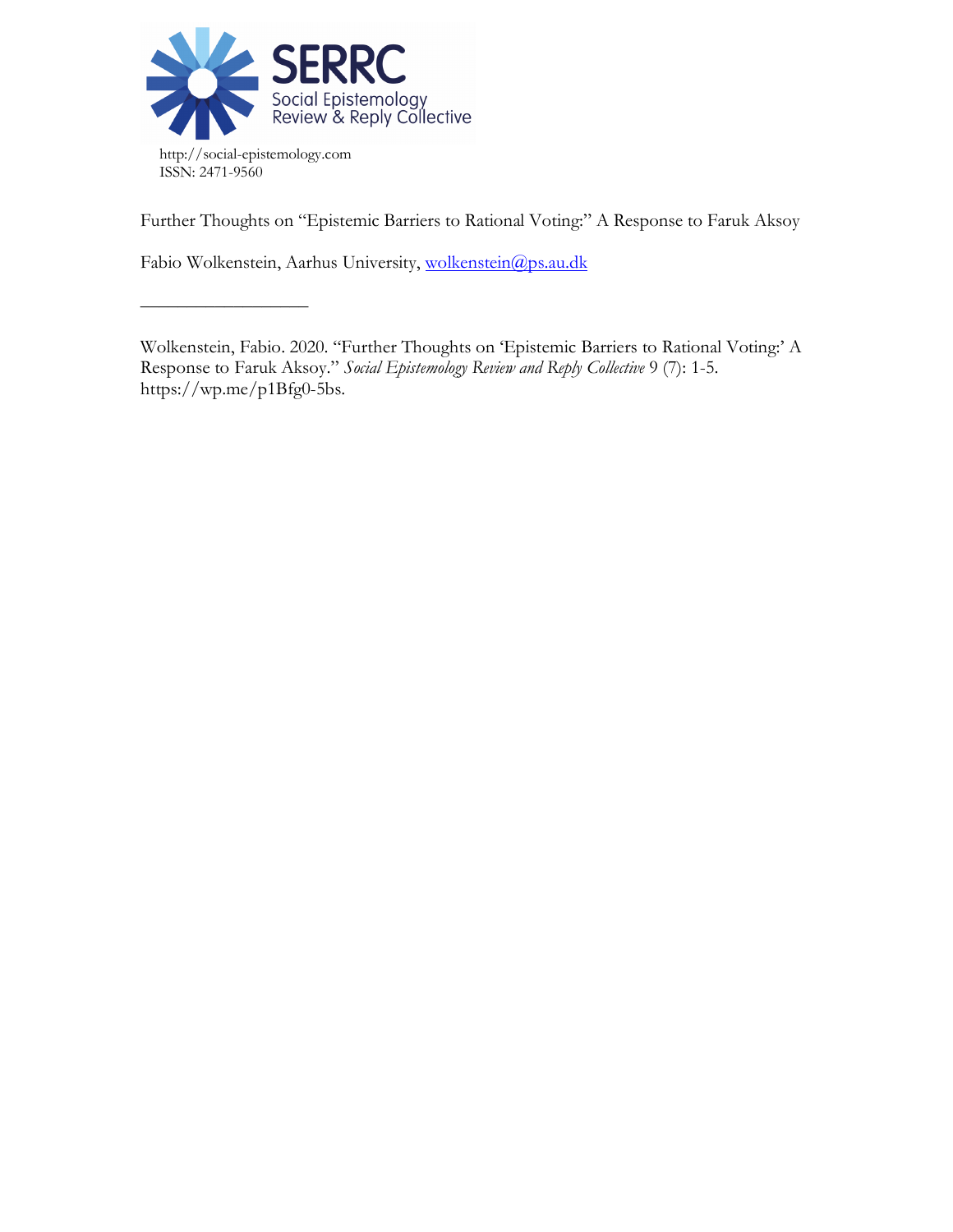

I would like to thank Faruk Aksoy (2020) for his thoughtful, clear-sighted and generous engagement with my paper "Epistemic Barriers to Rational Voting: The Case of European Parliament Elections" (2020). In this short piece, I want to respond to the criticisms Aksoy raises. As will become clear, I agree with nearly everything Aksoy says. What I say below thus only serves the purpose of clarification and further reflection.

So far as I can see, Aksoy raises three different issues:

First, he suggests that I construct rational behaviour too narrowly, and that this leads me to overlook that it may well be rational to engage in several different, complementary forms of political activity at the same time. Rational behaviour in politics is not a zero-sum game.

Second, Aksoy argues that the discussion of the first two voting scenarios that I outline in the paper (which he thinks are essentially the same) would benefit from a more extensive discussion of strategic voting. This is because, according to Aksoy, strategic voting requires processing more information than other forms of voting.

Third, Aksoy presses me to say more about the proposal of transnationalising European Parliament elections, asking in particular how political actors can be incentivised to cooperate more in transnational party groups.

I will discuss the three points in turn.

# **Constructing Rational Behaviour Too Narrowly**

I begin with the first objection, which starts from my claim that it is rational to vote unless the expected utility of any other action is higher than the expected utility of being part of the efficacious set (for an extensive discussion of the "efficacious set"-account of rational voting, see pages 296-299 in my paper). The example used in the paper to illustrate this is as follows:

[A] voter may in-principle want a particular party to win a particular election (she thinks this party is the best of all available ones), and also judge that her vote could be in the causally efficacious set, but still rationally decide not to vote because she is fundamentally unconvinced that the party's front runner is capable of effecting the positive change she would like to see (for instance because she thinks that the front runner has diluted the party's ideological profile and ratcheted down political ambitions). Instead of voting, she then decides to join her local party branch in order to contribute to restoring the party's original ideological profile—an action she (rightly or wrongly) considers to have a higher expected utility than voting (298).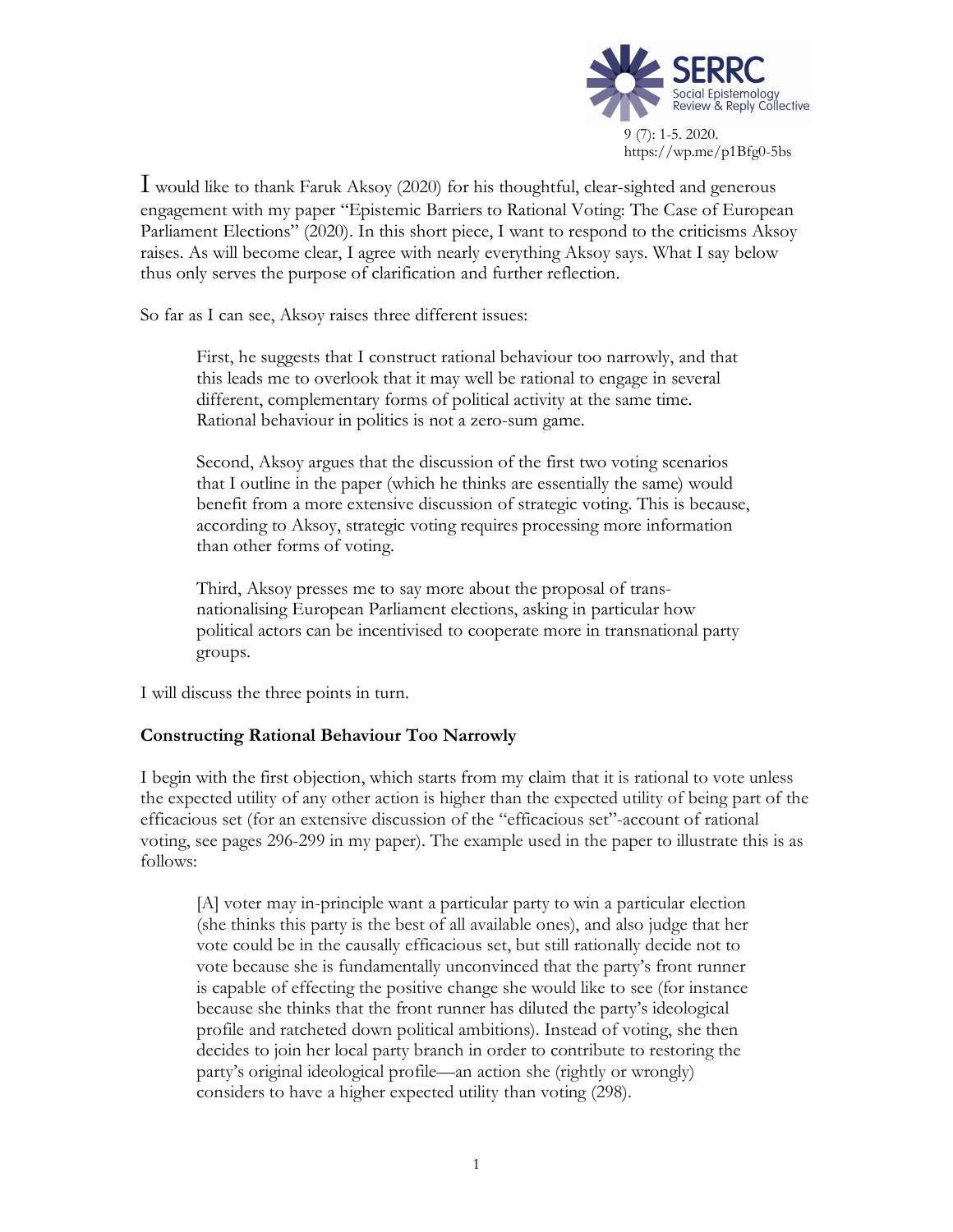#### *F. Wolkenstein*

This, Aksoy says, construes rational political behaviour too narrowly. His argument is as follows:

[S]uppose that a voter is satisfied by the profile of the front-runner of the party, and to contribute the electoral process, she wants to join the party organization and actively participate in the campaigning process. Additionally, let's assume that the expected utility of this voter to join the party organization is higher than her expected utility to vote for the frontrunner in the party. Under these circumstances, if she votes for the front runner, is her vote rational or not? I think the central issue here is defining rational behavior in a binary manner, or in other words, zero-sum in nature. Alternative ways of political participation might sometimes reinforce each other, and it might be rational to engage in multiple of these alternative behaviors at the same time (13).

I think this is correct. Rational behaviour is not a zero-sum game, in the sense that it is only rational to take *one* action of all those available. However, it was never my intention to portray rational behaviour in this overly narrow way, though I now see—thanks to Aksoy that I should have made this clearer. What I intended to say was rather that, having calculated expected utilities, citizens, who ordinarily have limited time and other resources, may also perceive trade-offs between different available actions, and to the degree that they do so, they may rationally choose only to perform the *one* action to which they ascribe the highest expected utility.

Now, of course, my example of the individual who decides to join her local party branch in order to contribute to restoring the party's original ideological profile is a bit misleading, for here a much more demanding and time-consuming action is chosen over a much less timeconsuming one (i.e. voting). I can see that this can give rise to the suspicion that I have an implausibly narrow understanding of rational behaviour that leaves no room for rationally performing multiple complementary actions. But again, this is not the case. So, I really think there is no disagreement between Aksoy and me; I have simply not been clear enough.

A separate question is whether more direct acknowledgement of the fact that it can be rational to engage in several political practices at the same time would change anything of import in the argument that I have pursued in the paper. My sense is that it would not. For nothing in the argument depends on whether or not citizens decide to join a party, canvass and fundraise in parallel, on the basis of their own judgment about those actions' expected utility. The only thing that matters is that they may sometimes judge that the expected utility of voting is so low that they decide *against* voting and, potentially, *for* doing something else that they expect to be more rewarding. As I hopefully correctly understand, though, this is nothing Aksoy takes issue with.

## **The First Two Voting Scenarios and Strategic Voting**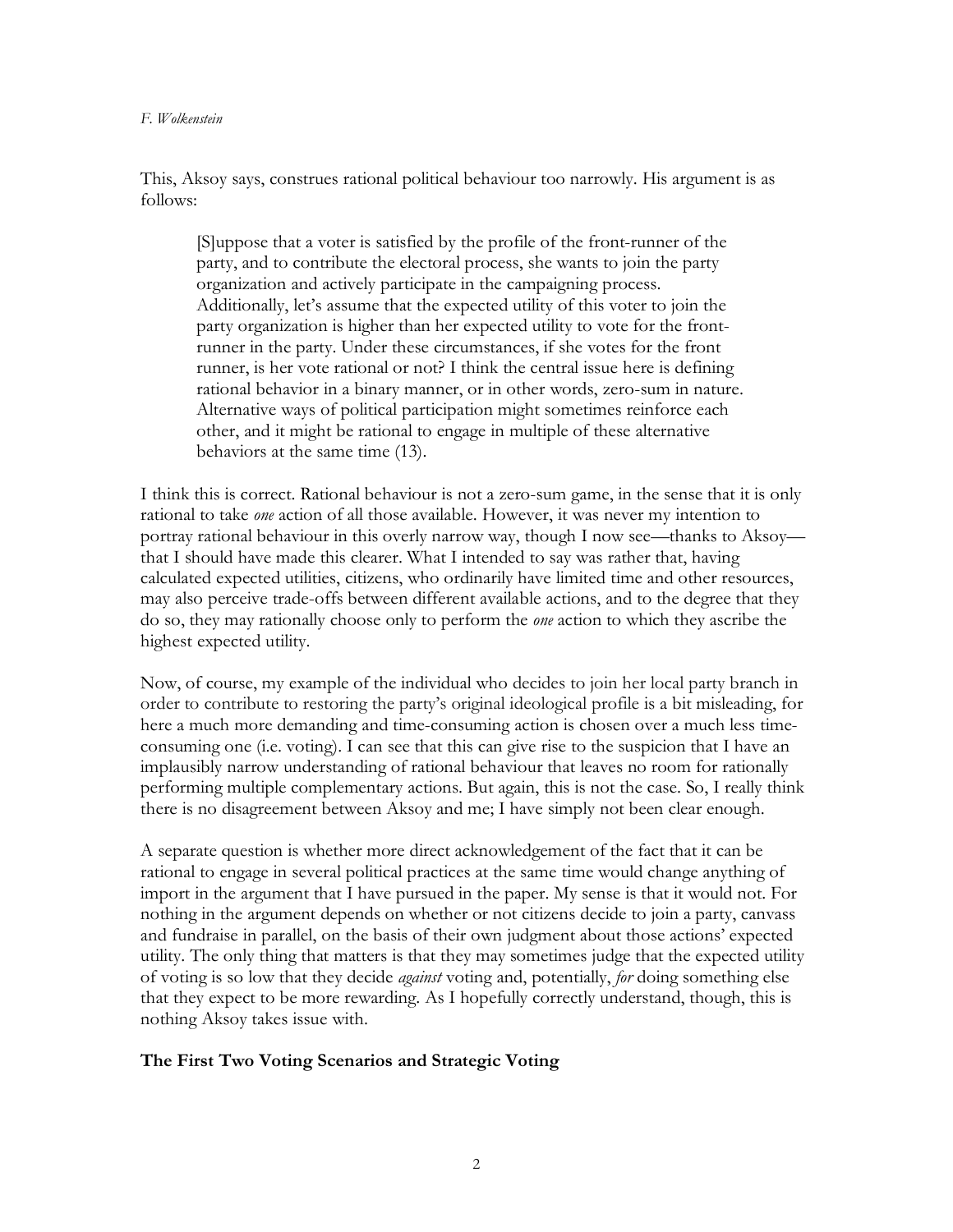

The next objection Aksoy puts forward concerns the first two voting scenarios I sketch in the paper. In scenario one, the "voter wants her vote to be in the efficacious set that causes an electoral victory of her preferred transnational party group (e.g. the EPP, S&D, ALDE, etc.)" (301). In scenario two, the "voter wants her vote to be in the efficacious set that causes her preferred transnational party group to be the second, third, etc.-strongest group in the European Parliament" (302). Aksoy makes two separate points. First, he suggests that the two scenarios are essentially the same and could be "merged." Second, he recommends saying more about strategic voting in EP elections in connection with the two scenarios in order to broaden the scope of the argument.

These are again really good points. As far as the first observation goes, it is true that the two scenarios are alike, and I also acknowledge that when I say that the epistemic burdens falling on the voter in scenario two are "equally heavy" (302) as in scenario one. The main—and admittedly not especially interesting—reason for generating two separate scenarios was that I wanted to enhance clarity and show that there is no difference between wanting one's European party group to win, on the one hand, and wanting it to come in second, third, etc. place, on the other hand, at least as far as the epistemic burden is concerned.

Be that as it may, Aksoy's second argument about the need to expand on strategic voting is quite challenging. He suggests that I should have paid more attention to strategic voting because "the calculation for strategic voting is subjected to the epistemic barriers, maybe, more than any other type of voting" (13). I think I agree with this statement, but perhaps not for the reasons Aksoy puts forward. To explain this, let me first try to unpack Aksoy's argument a bit more.

First of all, we might say that the main difference between "normal" voting and strategic voting is that, while the former involves voting for one's preferred party, the latter is essentially about voting for a party one *does not* prefer but wants to win/gain votes in order to perform a particular function (e.g. implement or block a particular law that one deems especially important). Next, Aksoy suggests that the load of information that must be processed by the voter in strategic voting is "maybe" higher than in normal voting because voters have to estimate "the expected rank of the most preferred party, the difference between the expected vote share of the most preferred party and leading parties, and the expected vote share difference between the front-runner and runner-up" (13).

Now, it might well be that I misunderstand this point, but I am not exactly sure why Aksoy thinks that this is unique to strategic voting. Perhaps what Aksoy has in mind is that strategic voting gets more epistemically demanding when a voter seek to contribute to *very specific results*, such as that the party she strategically votes for gains a specific percentage of votes (e.g. to clear a certain threshold that must be cleared in order for the party to be able to do what the voter wants it to do). But while I agree that I should have spent more time discussing such cases, it seems to me that I could equally aim at *very specific results* in normal voting, where I vote for my preferred party. Whenever that is the case, then there is no relevant difference between strategic voting and normal voting as far as voters' epistemic burdens are concerned.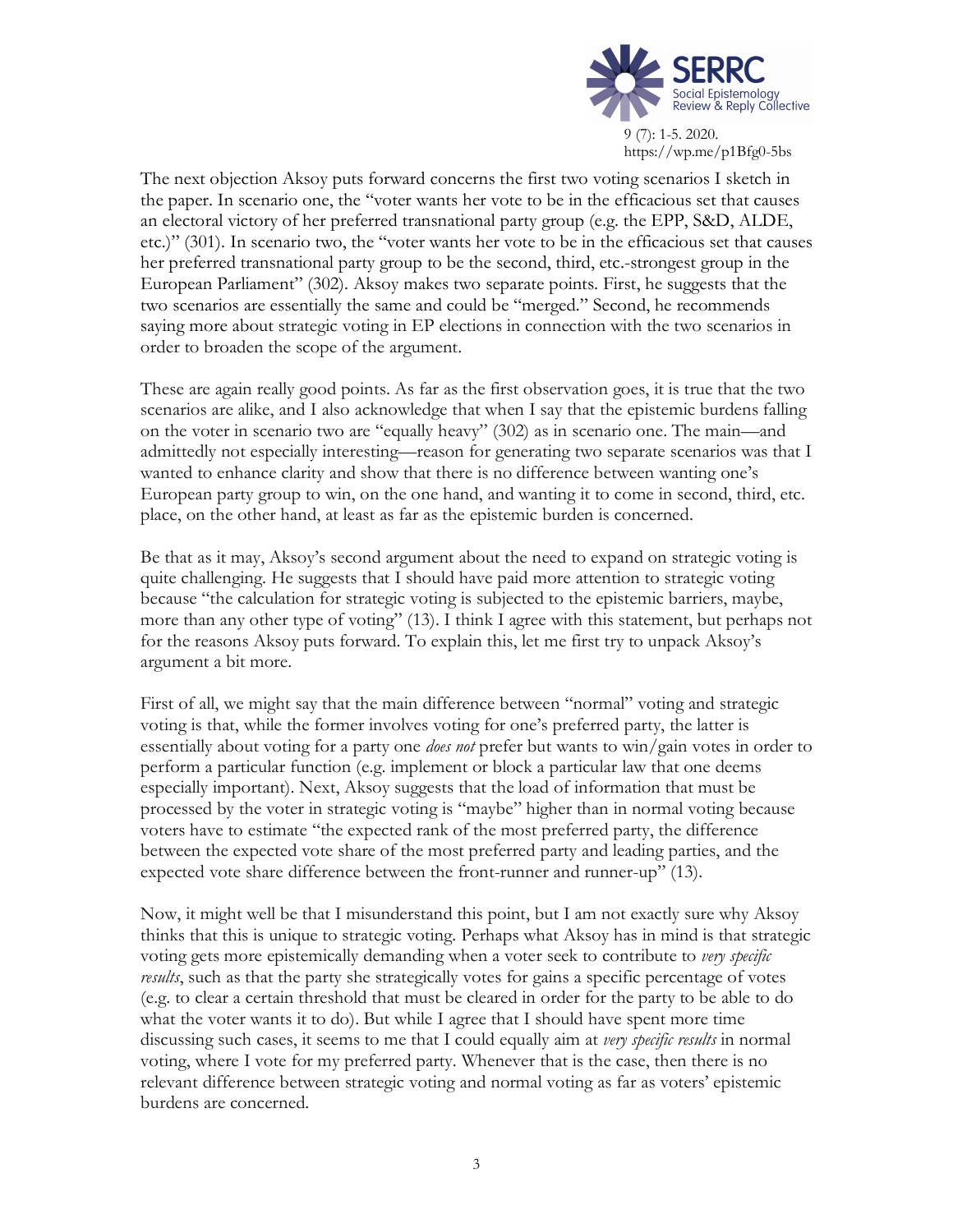#### *F. Wolkenstein*

One argument for why strategic voting is more epistemically demanding than normal voting could be that, when I vote for a non-preferred party in order for that party to perform a particular function that I deem important, I need to make some judgments about the likely behaviour of an *agent that I may not know well*. Because the party I vote for is not the party I prefer politically and thus likely know best, I might possess less information about the party on the basis of which I can make an informed guess about the probability that it will act in the way I want it to act. This is bound to influence judgments about the *expected utility* of strategic voting.

To illustrate, imagine a voter V that cares passionately about issue X and believes that party P, a party that V would normally not vote for, may be most suited to get issue X on the agenda. Accordingly, V considers casting a strategic vote for P. In addition to all the other aforementioned calculations about expected vote shares, then, it would seem that V would have to gather information relating to P's likelihood to actually promote X in order to get a sense of whether it is worth voting strategically for P in the first place. For example, what is P's record of delivering on election pledges? Does the current party leadership have reasons to budge on key issues? And so on. Again, because P is not V's preferred party, V might ultimately know very little about P's past and so needs to invest more "epistemic energies" than when voting for the party she prefers.

In sum, I agree with Aksoy that strategic voting can be more epistemically demanding than normal voting, and I would like to thank him for pressing me on this point. But it might be that strategic voting is epistemically demanding for different reasons than those Aksoy suggests. I would be more than curious to hear what he thinks about this.

## **Trans-Nationalising European Parliament Elections**

Finally, reflecting on my concluding proposal to properly trans-nationalise European Parliament elections, Aksoy encourages me to expand on the issue of "institutional innovations which incentivize the political actors to rely more on transnational party groups. In what ways can we encourage the political actor (mainly individual politicians and political parties) to cooperate more in transnational party groups?" (14).

I agree with Aksoy that a lot more can (and should) be said about this, and it is mainly due to space constraints that the ideas laid out in the final section of the paper are so rough and general. While I am unable to offer any good solution to the problem that most national parties are reluctant to engage in genuinely transnational elections, I think the biggest issue to think about is what it might mean to say that "we" could encourage parties to reform European Parliament elections along transnational lines. Who is this "we" we are talking about?

On the face of it, it seems it would have to be a democratic "we." It would no doubt be democratically suspect to mandate the trans-nationalisation of European Parliament elections in a top-down fashion (imagine that some institution, for example the European